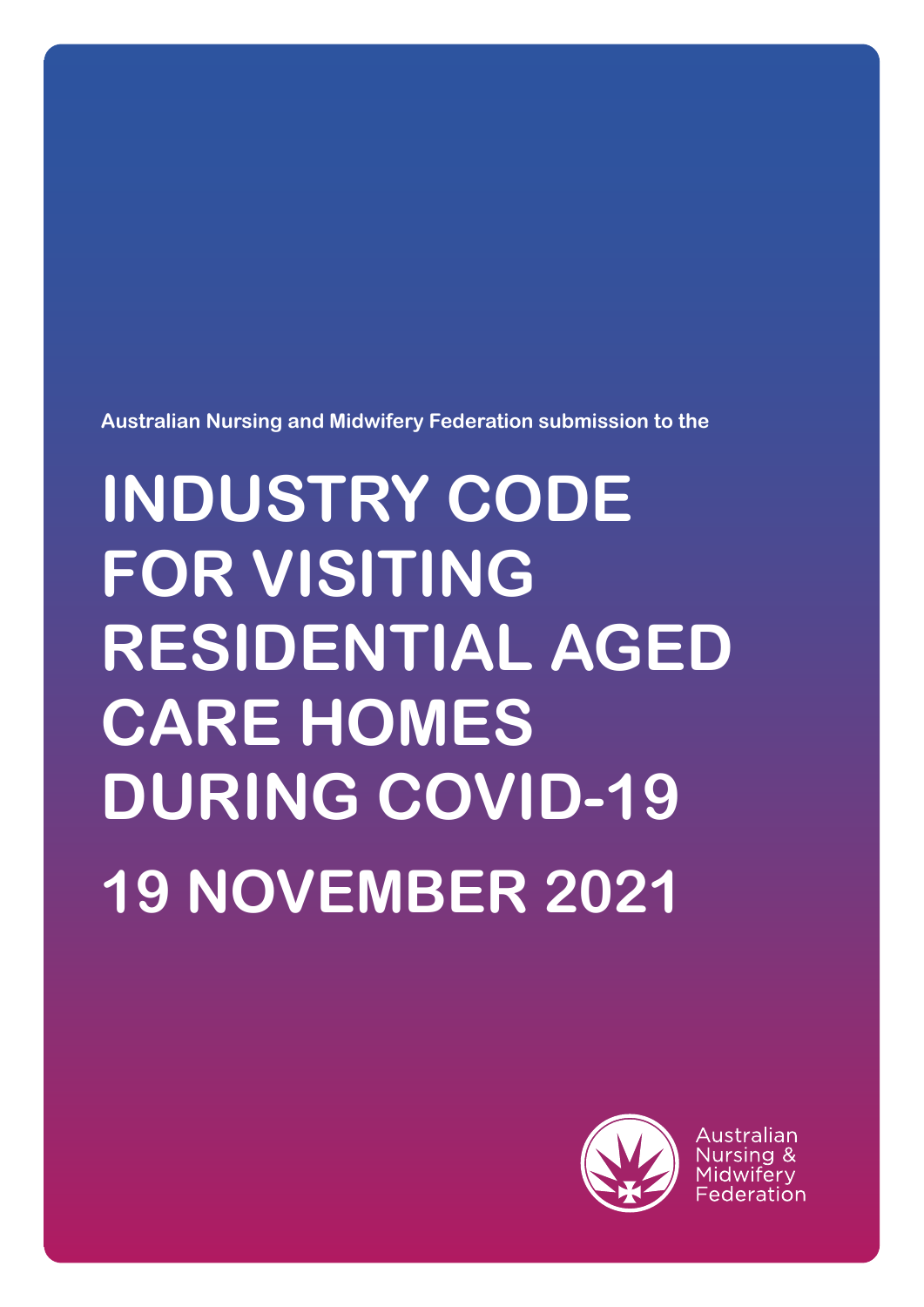

Australian Nursing and Midwifery Federation /**Industry Code for Visiting Residential Aged Care Homes during COVID-19**

> **Annie Butler Federal Secretary**

**Lori-anne Sharp Assistant Federal Secretary**

**Australian Nursing and Midwifery Federation Level 1, 365 Queen Street, Melbourne VIC 3000 E: anmffederal@anmf.org.au W: www.anmf.org.au**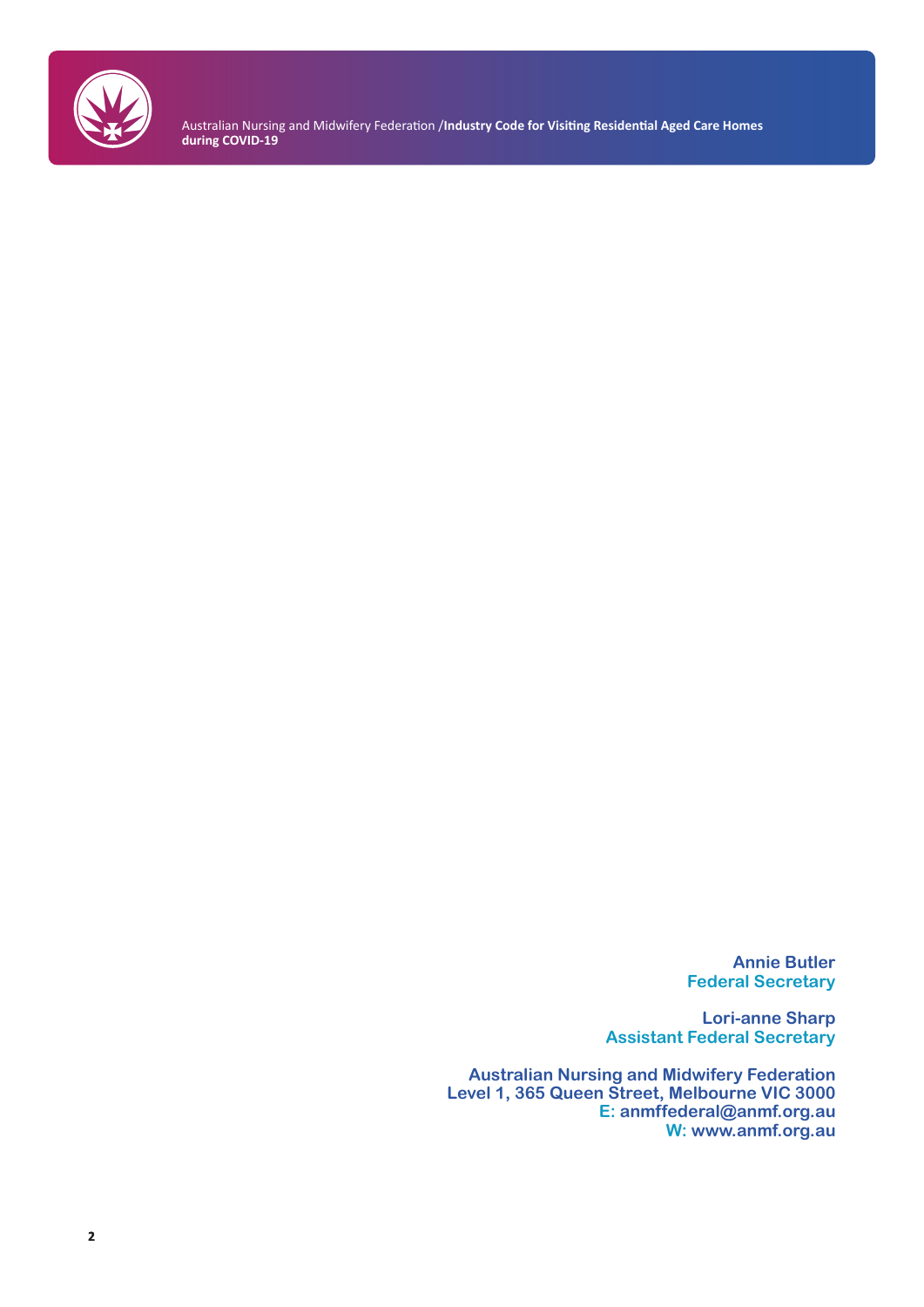

# **INTRODUCTION**

The Australian Nursing and Midwifery Federation (ANMF) is Australia's largest national union and professional nursing and midwifery organisation. In collaboration with the ANMF's eight state and territory branches, we represent the professional, industrial and political interests of more than 300,000 nurses, midwives and carers across the country.

Our members work in the public and private health, aged care and disability sectors across a wide variety of urban, rural and remote locations. We work with them to improve their ability to deliver safe and best practice care in each and every one of these settings, fulfil their professional goals and achieve a healthy work/life balance.

Our strong and growing membership and integrated role as both a professional and industrial organisation provide us with a complete understanding of all aspects of the nursing and midwifery professions and see us uniquely placed to defend and advance our professions. Through our work with members we aim to strengthen the contribution of nursing and midwifery to improving Australia's health and aged care systems, and the health of our national and global communities.

With regard to care of older people, ANMF members work across all settings in which aged care is delivered, including over 45,000 members who are currently employed directly in the aged care sector. Therefore the ANMF has considerable interest in the delivery of safe and compassionate care to older Australians living in nursing homes and ensuring both they, and the staff caring for them, are protected for the duration of the COVID-19 outbreak in Australia, recognising the significant health risk for vulnerable older Australians from COVID-19. The ANMF welcomes the opportunity to provide feedback on the draft Industry Code for *Visiting Residential Aged Care Homes during COVID-19 -Visitor Access Code* (the draft Code). The ANMF does however note that due to the short public consultation period (less than 2 weeks) the normal thorough and comprehensive internal ANMF processes have not been achieved. Further time would have enabled a more comprehensive response to the draft code.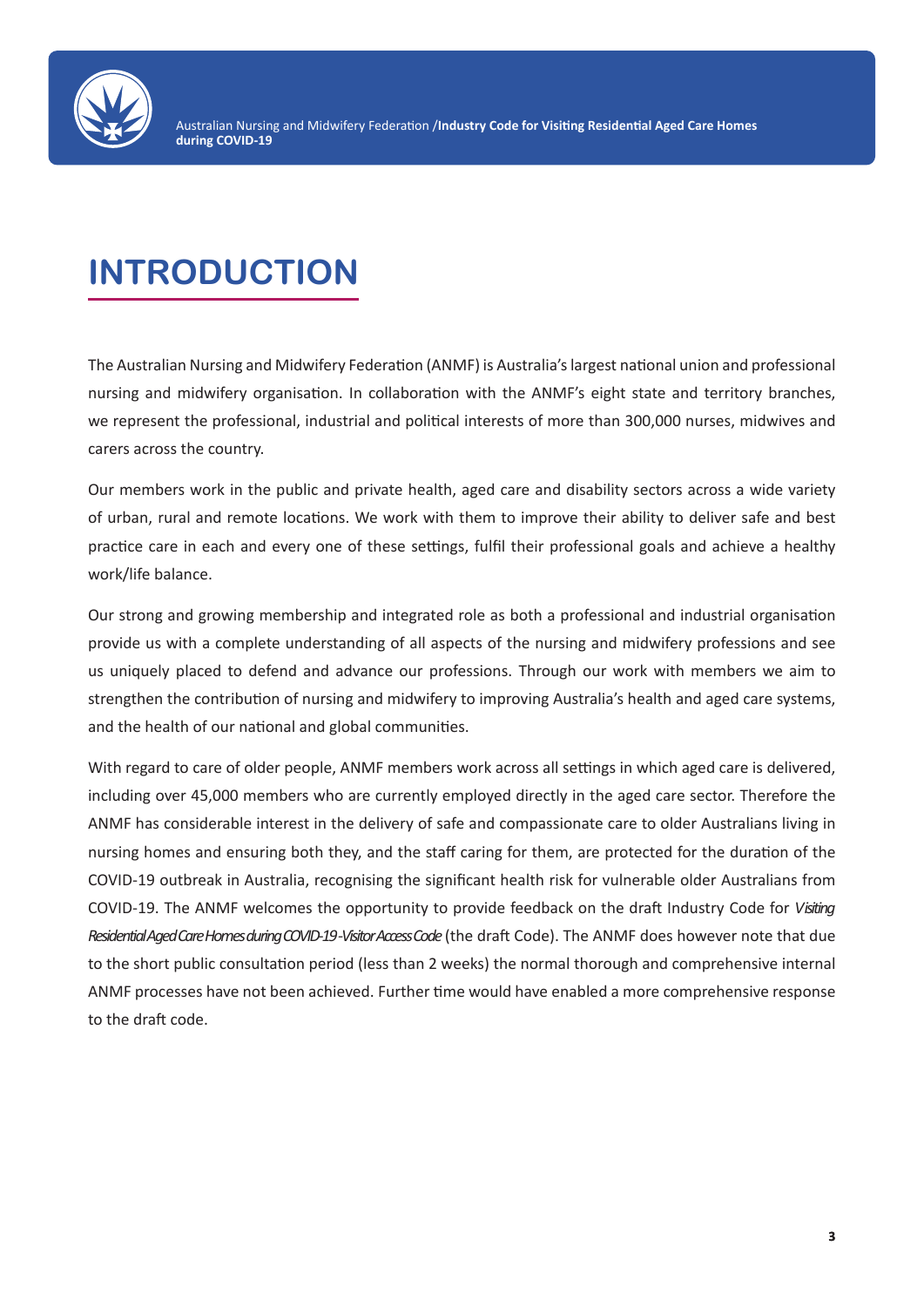

# **1. In general, do you support the revised Industry Code?**

Yes, but I have suggestions

# **2. What parts of the Industry Code do you support?**

Overall, the ANMF supports the intention of the draft code and insists that protecting the health and wellbeing of older Australians moving forward living with COVID-19 is of the utmost importance. The ANMF notes the recent advice of the Australian Health Protection Principal Committee in this regard<sup>1</sup> and agrees that access must balance the social and wellbeing needs of a resident with maintaining a safe home for residents and a safe workplace for aged care workers.

The current national situation managing the ongoing requirements of the COVID-19 pandemic are multifaceted. The nation is in a state of flux with each jurisdiction developing varying pathways and policy to manage COVID-19 going forward. Although there is a strong approach to have national consistency in the management of the pandemic, this is currently difficult to achieve with jurisdictions wanting to remain flexible in their approach and deliver required actions at a local level. Considering this the ANMF strongly supports the intention of the draft code being reviewed at this time to optimistically provide clear national visitor guidelines to enable residents to gain timely, safe access to their loved ones. However, this is a complex space to navigate and will result in the draft Code having to remain flexible in its development, implementation and ongoing regular reviews.

The ANMF agrees with the principles described in the code, particularly the new additional principle outlining the need to support aged care workers in implementing the code. However, the ANMF does have some suggested adjustments to a number of these principles which are outlined in question 3 below.

The statement made in the code outlining the support for mandating vaccination for visitors is also supported by the ANMF.

# **3. What changes would you make to the Industry Code?**

The ANMF recommends a number of suggested changes to the current draft Code. These changes are outlined below:

#### **Draft Code wording and structure**

The ANMF notes that the draft Code is long and at times readability of the document is difficult. However the ANMF appreciates the need for the code to provide detailed guidelines to support direction for residents, visitors, workers and employers in supporting visitor access.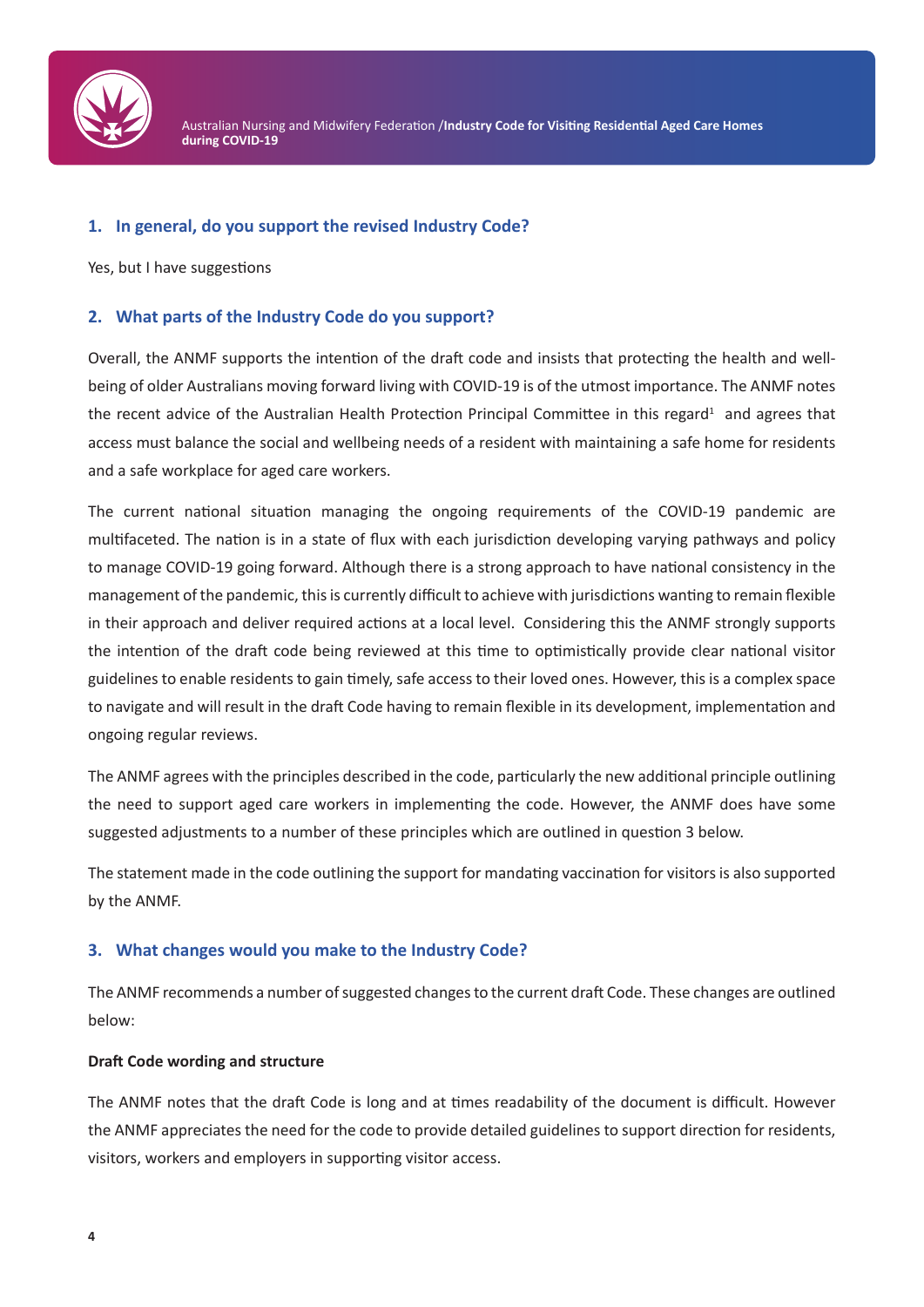

# **Work Health and Safety legislation**

- The ANMF recommends that the draft Code needs to be revised to recognise that residents, visitors, employers, employees, volunteers and contractors all have responsibilities to ensure health and safety under the work health and safety (WHS) law.<sup>2</sup>
- Reference needs to be made to the WHS law requiring persons who have a duty to ensure health and safety<sup>3</sup> to 'manage risks' by eliminating health and safety risks so far as is reasonably practicable, and if it is not reasonably practicable to do so, to minimise those risks so far as is reasonably practicable.<sup>4</sup>

Reasonably practicable means what could reasonably be done at a particular time to ensure health and safety measures are in place. What is reasonable will vary according to the following:

- the severity of any injury or harm to health that may occur;
- the likelihood of the injury or harm occurring;
- how much is known about the hazard and the ways of reducing, removing or controlling it;
- the availability and suitability of ways to eliminate or minimise the risk;
- what the duty holder knows or ought reasonably to know about the hazard giving rise to the risk and ways of eliminating or minimising the risk;
- the cost of eliminating or minimising the risk; and
- anything else prescribed by regulation.
- For clarity the draft Code should state, as it does with reference to public health orders that the WHS law takes precedence over the Code.

# **Introduction**

• The reference made to influenza, gastroenteritis and shingles made in the introduction should be removed. The draft Code focus is on COVID-19 and its management needs to be front and centre. Making reference to other infectious diseases distracts from the importance of the current crisis of the COVID-19 pandemic and potentially creates confusion suggesting that all infectious diseases require the same infection control and prevention requirements.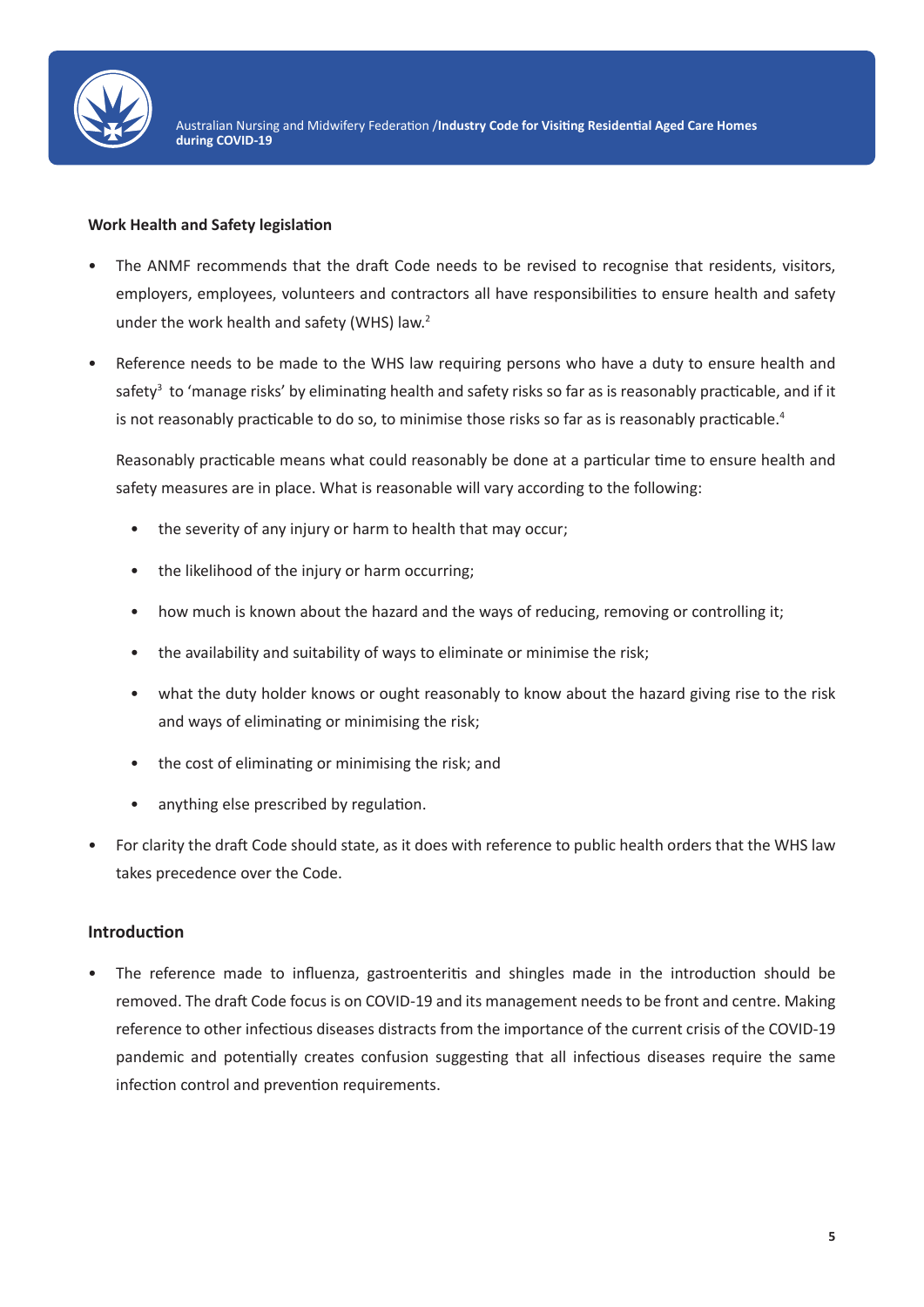

#### **Codes**

- Day to day rates of local COVID-19 transmission, vaccination rates in the community, employees and residents need to be strongly considered when managing infection control and prevention risks in a nursing home, along with any COVID-19 exposures or outbreaks. The ANMF recognises the practicality of applying a traffic light system to assist in simplifying these difficult and complex assessments. However, the code system is reliant on state and territory governments agreeing and supporting the system outlined. The ANMF questions the current commitment of jurisdictions and is concerned that if they do not support this process then the current situation of misinformation and at times unjustified visitor restriction could be exacerbated. If the code system is to remain within the draft code, all state and territory governments should support and implement the outlined requirements.
- In relation to the funding for the further infection control and prevention measures when managing within 'code orange' and 'code red', the ANMF agrees that it is appropriate that government funding is provided to support these measures. This funding must be linked to the provision for which it was intended and transparently accounted for. The ANMF also recommends that consideration should be given to the establishment of a dedicated liaison worker in each facility to ensure effective communication to families of residents particularly during 'code red'.

#### **Principles**

• All residents should have access to at least one visitor at all times

The ANMF agrees with the statements made in this principle relating to the wishes and preferences of residents being at the centre of all decision making and that the rights of one resident should be balanced with the right of the others in the aged care home. The legal obligations of the employers and other stakeholders relating to the WHS legislation must also be considered and upheld.

• Visits should occur safely, and visitors have responsibilities to assist with infection prevention and control

The wording in this principle needs to specifically acknowledge the WHS obligations of employers and visitors by referencing the relevant sections in WHS law.5

The draft Code outlines that there should be basically unrestricted rights of visitors and does not consider that there may be other reasons that visitors are prevented from attending. For example, poor behaviour or aggression towards staff should lead to restrictions on visitation to times that managers or security are on site to supervise. Temporary bans should also be considered, where appropriate. The Code should make clear that the usual policies regarding visitor behaviour and conduct are not displaced.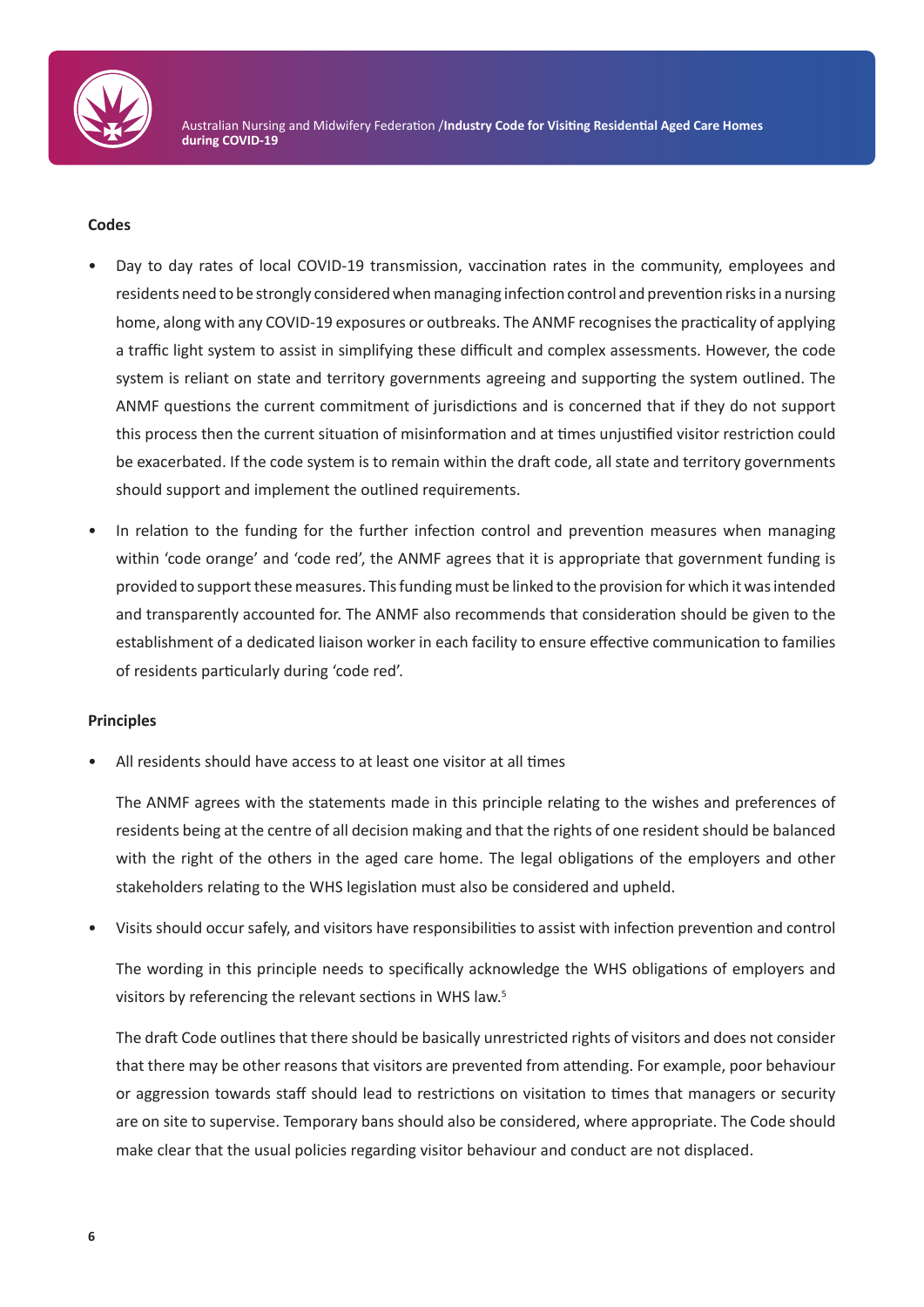

#### **Aged Care Workers should be supported to implement the Code**

- As identified above the ANMF welcomes the inclusion of this principle to the latest version of the Code. The ANMF suggests that this principle should be moved to principle 5 within the document, above the principles relating to communication and complaint management.
- The following statement '*Aged Care Homes have responsibility to ensure adequate staff are available where 'staff monitored' screening processes are needed as outlined in Appendix 1*' needs to be expanded and state the following- 'Aged Care Homes have a responsibility to ensure adequate staff are available to implement the requirements of the Code. This includes supporting; 'staff monitored' screening processes; visitor requirements to wear PPE; visits where residents or visitors require monitoring for example window visits or limiting visitor movements and maintaining ongoing communication to support residents and visitors as outlined in Appendix 1.'
- The importance of ongoing staff training also needs to be included in this principle.

#### **Table**

- The table on page 6 of the draft Code defines code orange (with increased restrictions) as applying when the facility is located within an LGA of concern. However, there is nothing in the table that addresses when a visitor lives/works in an LGA of concern, which could be an equal or higher risk.
- An addition is required to the table that provides direction on how a resident can attend external medical appointments in code green, orange and red, including requirements for COVID-19 testing and isolation as necessary.

#### **4. Are there any other things we should consider?**

The ANMF raises concerns about the implementation of the Code as it remains a guideline only. Although there may be many providers who support the draft Code, its implementation and ongoing monitoring will require resources and support. It is essential that aged care providers prioritise safe access visits for residents going forward. As outlined above it is important to gain support for the draft Code from state and territory governments and further from the Aged Care Quality and Safety Commission. Achieving this will enhance the Code's implementation.

### **5. What's your interest in the Industry Code?**

Other: Professional/Industrial Organisation - The Australian Nursing and Midwifery Federation